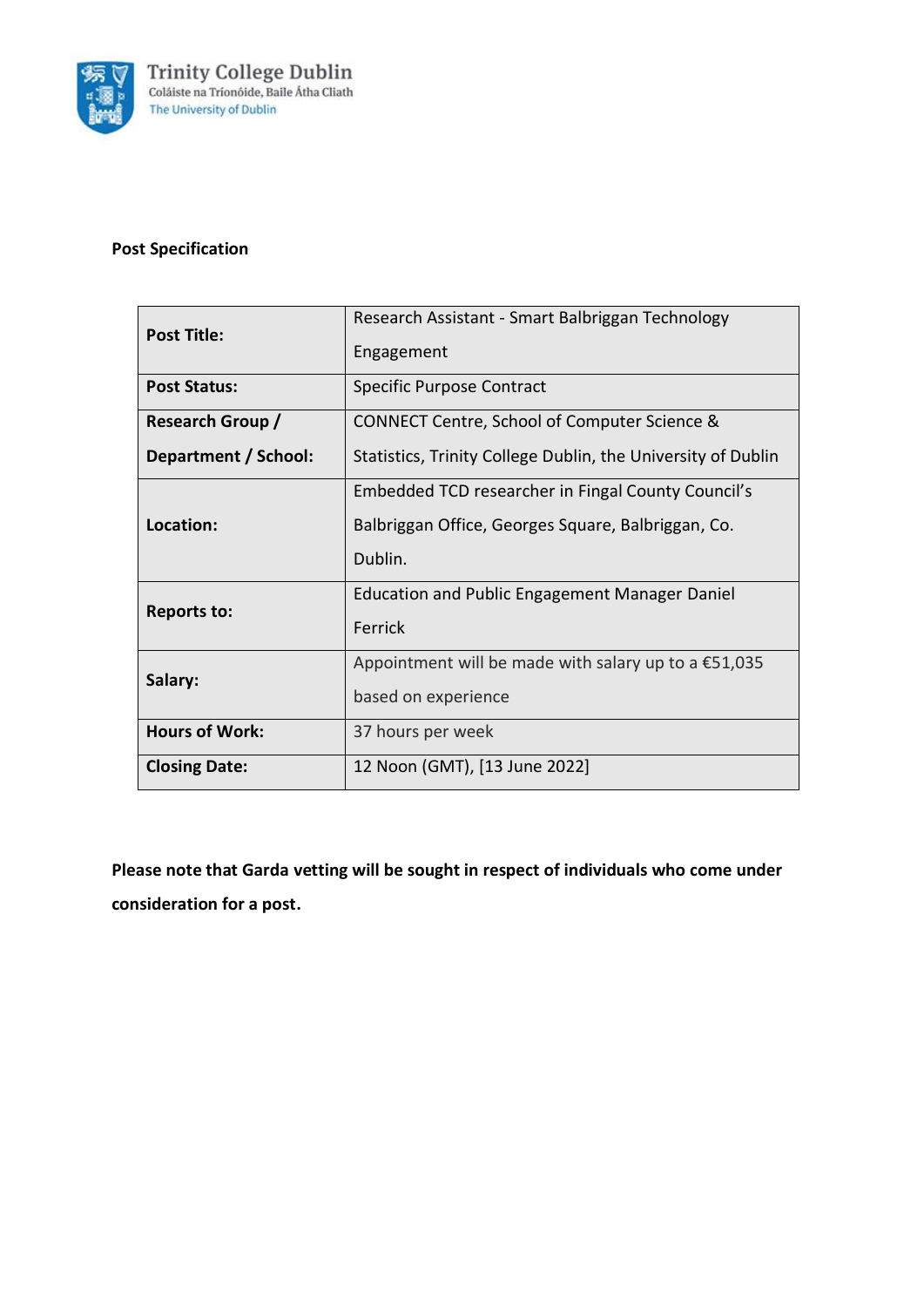#### **Post Summary**

This is a research role embedded within the project team for the Smart Balbriggan Project. The role will be a Trinity College Dublin appointment, will report to the TCD Smart Balbriggan PI in the CONNECT Centre, and will also informally report and brief on day-to-day activities to the Fingal County Council Digital Strategy Officer, who is a project team member. While working as part of a team, the role-holder will have responsibility for delivery of the research project goals and reporting on the project to the CONNECT Centre and its research collaboration partner Fingal County Council.

The Smart Balbriggan Project is a collaborative targeted research project between Fingal County Council (FCC) and CONNECT - the Science Foundation Ireland Research Centre for Future Networks and Communications. Balbriggan is, socially, a unique large town in Ireland, comprising an historic old fishing and manufacturing town onto which has been grafted a large modern suburban area, in effect a dormitory suburb of both the cities of Dublin and Drogheda. The modern Balbriggan, due to its proximity to Mosney direct provision centre, has become an attractive location for many of our new citizens to settle, creating a quite international and multicultural community unique in Ireland.

CONNECT has engaged with a number of Dublin metro area councils in research on the deployment of communications network and Internet of Things assets in the public realm of a number of so-called Smart Dublin districts. In each area, the societal needs require to be researched early in the process, by engagement with the local communities. CONNECT has always been a STE(A)M research centre, marrying a large engineering and computer science focus to an arts/creative/social science focus. CONNECT research is directed at society and its needs, and therefore engages, and is expected to engage by its prime funder SFI, in some research projects directed towards education and public engagement.

Smart Balbriggan is the initial project for Fingal County Council. It has a significant challenge in that Fingal has not embarked on such a project to date, and the learnings in other Smart Dublin districts cannot be assumed to translate to the unique circumstances of Balbriggan.

2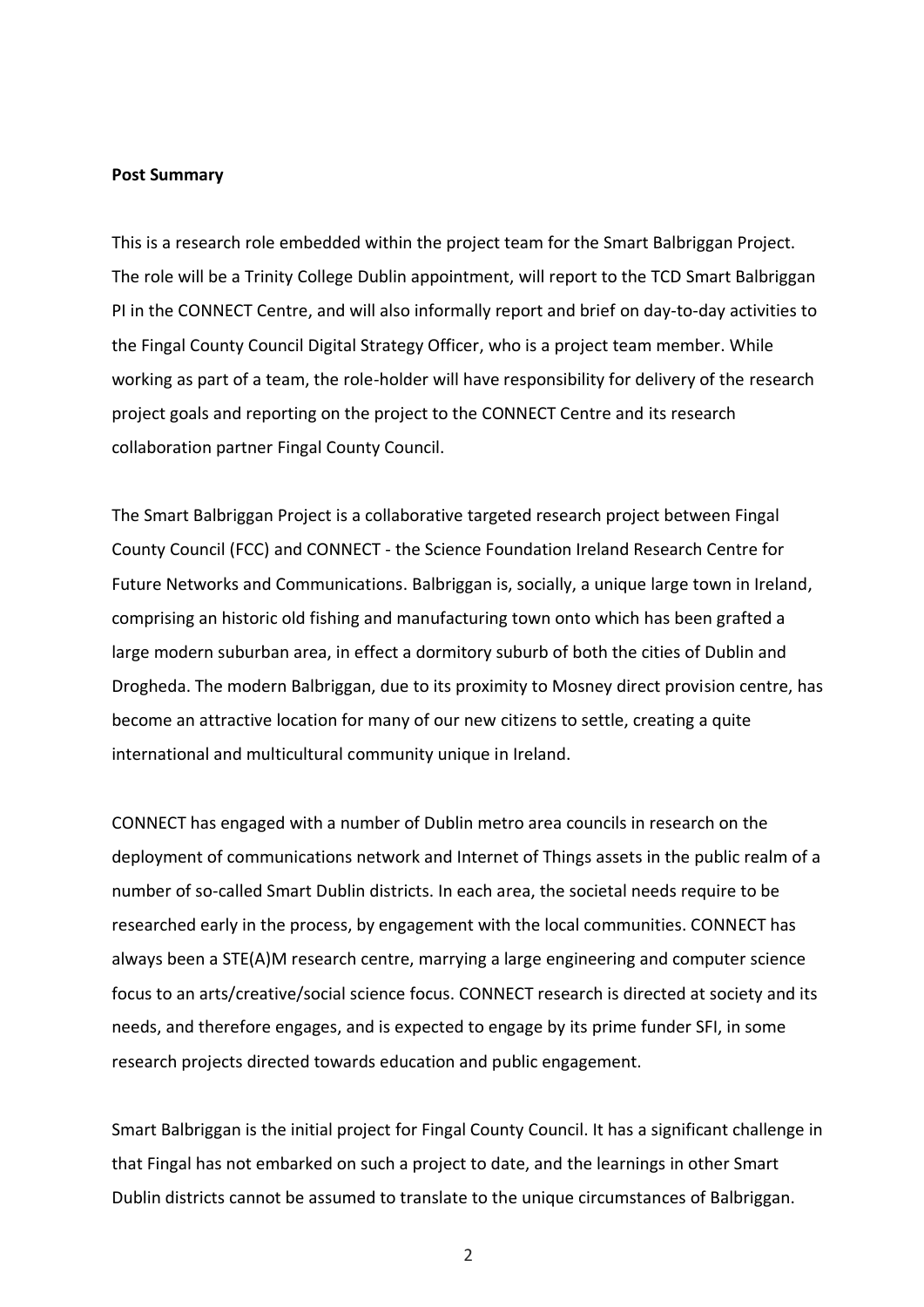The conclusions of this research will inform the design of subsequent technology projects to research and develop Smart solutions for Balbriggan. Examples of Smart solutions which could be envisaged in a typical community would be Smart bins, shared bicycles and cars, Smart lighting, and drone delivery (which has already been piloted significantly by a private operator in Balbriggan).

The role of the Research assistant is to assist in the management and delivery of the goals of the Smart Balbriggan Project, through organising and facilitating local community education and engagement activities, supporting and collaborating with the Council's research, academic and administrative staff's engagement with the project and reporting on project goals, deadlines and budgets to the project management team, steering group, local stakeholders and funding organisations. The research outcomes will be conclusions about the needs and priorities of the people and communities of Balbriggan for Smart solutions in the public realm of the town.

The Research assistant will be embedded with the Council for this reason – the project "laboratory" is the town of Balbriggan and the engagement opportunities with its people. The Research assistant will engage with a diverse range of collaborative programmes between various stakeholders, that align with the goals of the project; Technology Education, Technology & Community Engagement and Community Research & Development Cocreation. This role will be a research assistantship in Trinity College Dublin but embedded in the Fingal County Council's Balbriggan Office, located on Georges Square, Balbriggan.

#### **Standard Duties and Responsibilities of the Post**

#### **Research**

• Undertake research into the societal needs of the town of Balbriggan for Smart technology solutions, in collaboration with the Smart Balbriggan research project team at Fingal County Council. This will be largely field-based research, therefore located off campus.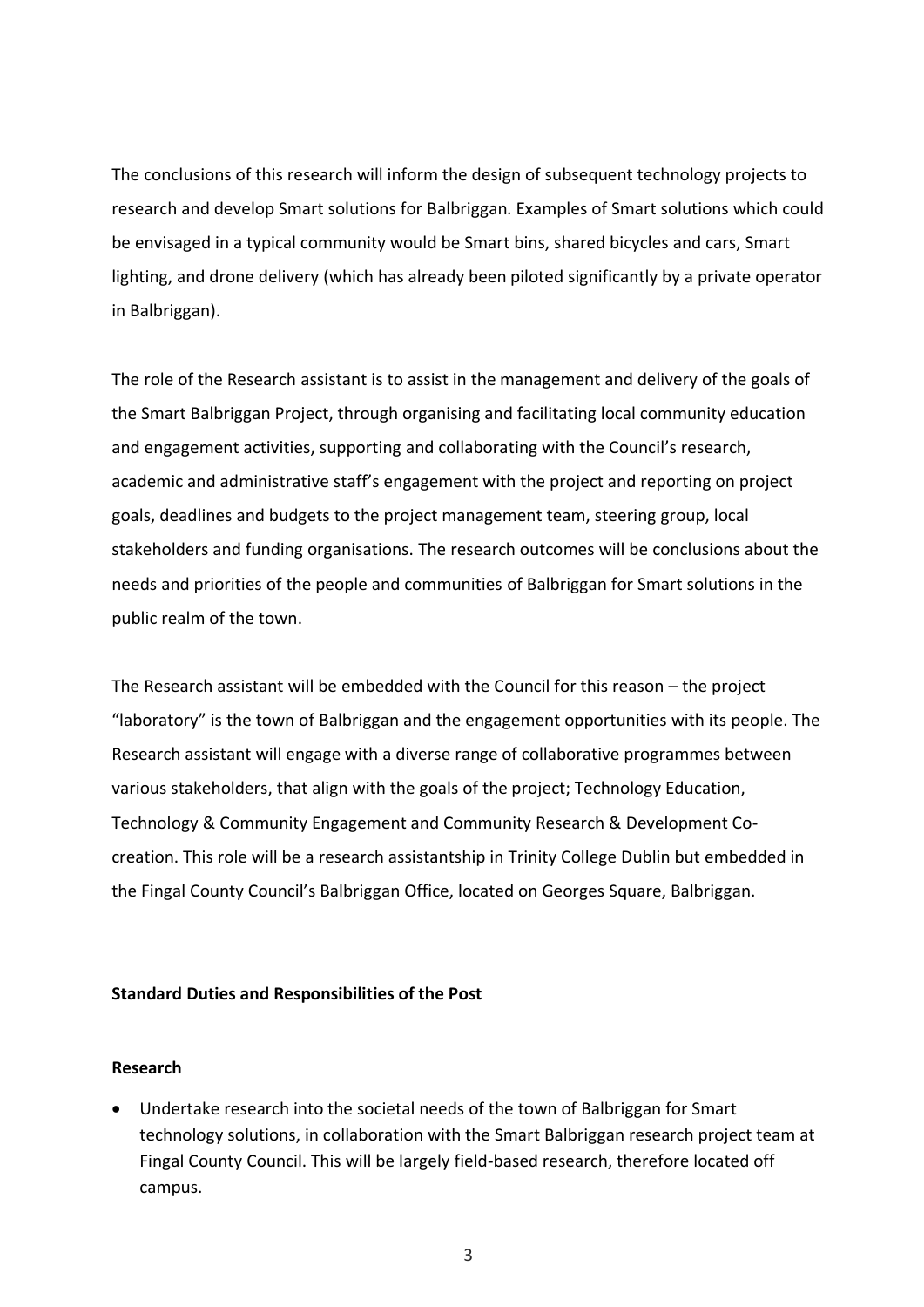- From enquiry and data, reach conclusions in collaboration with the other members of the research team directed towards the project objectives.
- Develop a strong network of relevant stakeholders and project partners including researchers, industry partners, local communities and local authority staff.

## **Research Management**

- Coordinate and deliver the implementation of the Smart Balbriggan project goals.
- Report on deliverables, timelines and budget of the project to the relevant stakeholders.
- Develop implementation plan of manageable tasks and deadlines from high level project goals.

## **Societal Engagement Research**

- The main research focus is on the social science perspective of citizens interaction.
- Manage and deliver schedule of quarterly town hall webinar/events to update local community and stakeholders on Smart Balbriggan programme.
- Design and deliver engagement activities that provide participants with an opportunity to explore the application and impacts of technology projects, emphasising local IoT usecases, and using best practice public enegement research methodologies.
- Convene regular meetings with CONNECT's researchers to provide information leading to the identification of potential research opportunities

#### **General**

- Attending relevant meetings, learning events and conferences.
- Any other duties that arise from time to time as directed by the Education and Public Engagement Manager , the CONNECT Director, or on request of the Fingal County Council Digital Strategy Programme Lead or other Smart Balbriggan research collaborators.

#### **Funding Information**

## Smart Balbriggan

The establishment of a Smart District within the county of Fingal was identified as an objective in the FINGAL COUNTY COUNCIL Digital Strategy 2020-2023. Under the Smart Dublin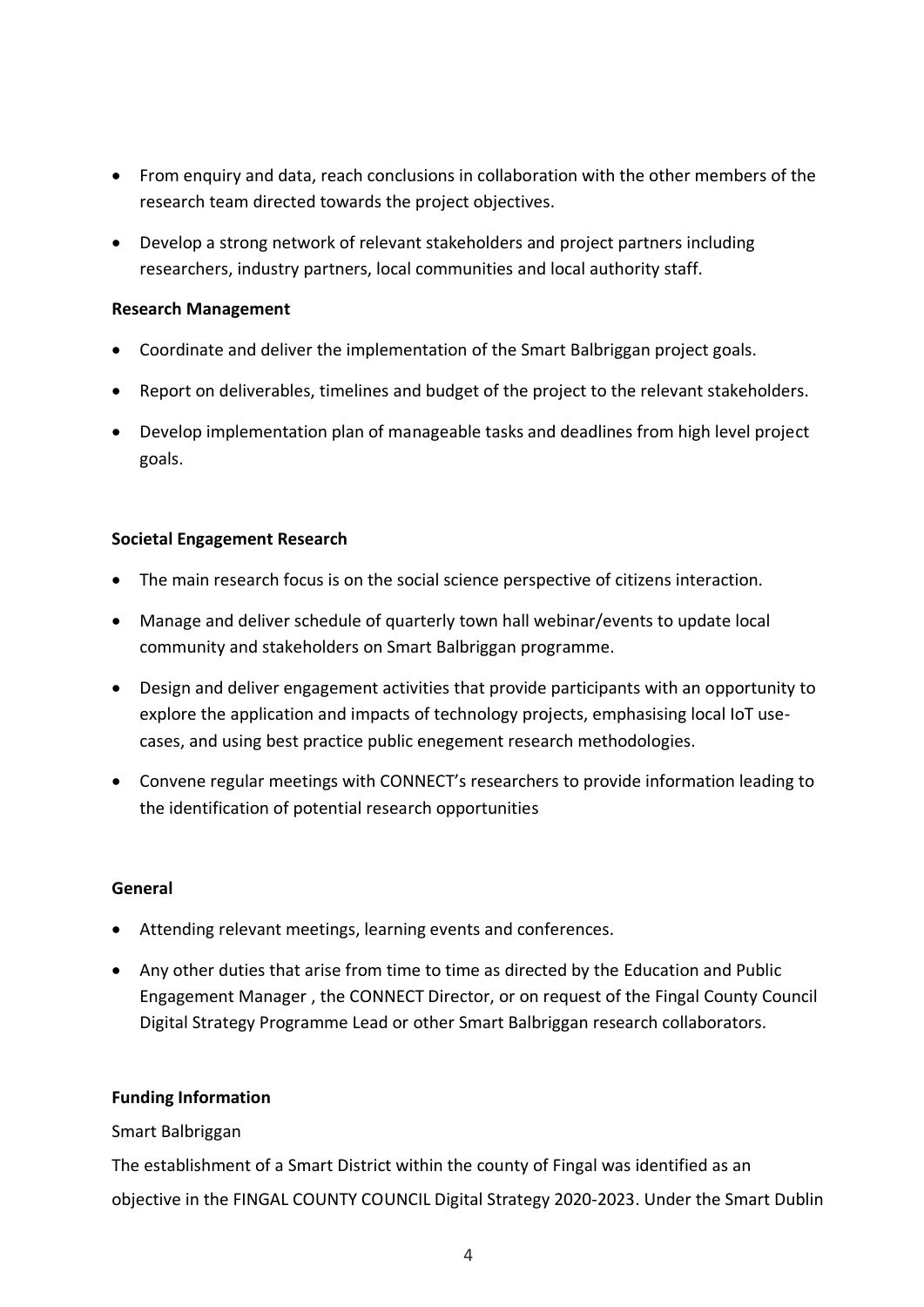umbrella, Smart Districts are "strategically selected locations where innovation projects are fast-tracked". A number of established Smart Districts have been developed through research partnerships with SFI-funded research centres. As the fastest growing, youngest and one of the most culturally diverse towns in Ireland, Balbriggan is the ideal location to deliver a community-focused Smart District. Smart Balbriggan has been initiated by FINGAL COUNTY COUNCIL to complement and support the delivery of the town rejuvenation plan by trialling new technology projects and delivering technology education initiatives.

CONNECT is Ireland's Future Networks and Communications Research Centre whose mission is to research, develop and innovate new communications solutions to address many of the challenges facing society.

#### **Person Specification**

## **Qualifications**

The candidates must have a BA, BSc or similar degree, and/or equivalent experience in a relevant discipline – essential.

## **Knowledge & Experience (Essential & Desirable)**

- Familiarity with the work of smart cities/IOT and telecommunications research.
- Minimum of 3 years' experience working within Technology / Consulting or an environment where you had substantial contact with either;
- Experience in public engagement, both offline and online, to improve the profile of a project / initiative / company
- Previous experience in preparing funding applications and a practical understanding of national, European funding schemes;
- Understanding of latest technologies and the social sciences approach to evaluating impact on humans.
- Working knowledge of Microsoft Office, e-mail and the web essential.

## **Skills & Competencies**

- Have at least 3 years of relevant working experience essential.
- Have experience with applying innovation or IoT/Smart City technologies in research and/or operational setting.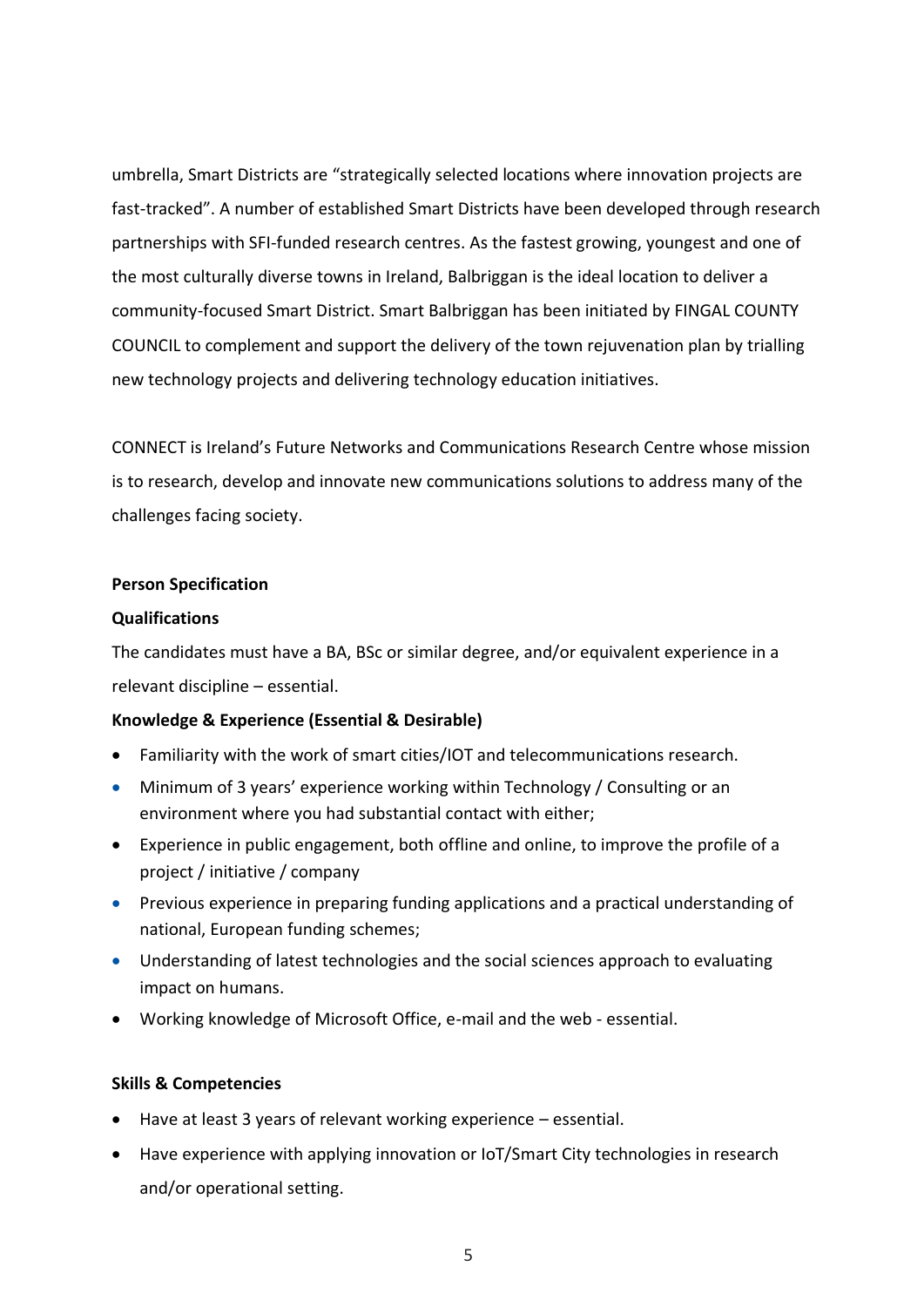- Have excellent time management and prioritisation skills in a fast moving landscape that has multiple stakeholder interests and cross-matrix requirements.
- Excellent written and verbal communication skills.
- Event management and organisation.
- Can produce detailed and accurate reports.
- Be comfortable in cultivating multiple relationships, but also be able to work independently and autonomously.
- Have an eye for detail, but also have the ability to take a step back and 'look at the big picture.
- Have excellent administrative IT skills including competencies in MS Excel, Word, Access, PowerPoint, Outlook and Google Business Suite.

## **Personal attributes**

- Enjoy a dynamic and multi-faceted environment, with friendly and collaborative colleagues.
- Be interested in making a difference on a local and global scale.
- Be excited about being on the forefront of change to positively impact our societies.
- Understands the importance of quality service and pro-actively delivers this.
- Pays close attention to quality standards.
- Takes pride in providing excellent customer service providing a helpful and courteous approach to colleagues.
- Committed to achieving results, putting in additional effort as required.
- Flexible approach to working hours as the demands of the post may require work outside normal office working hours from time to time.

#### **Application Procedure**

Applicants should submit a cover letter (1x A4 page) and full Curriculum Vitae to include the names and contact details of 2 referees (including email addresses), to: Daniel Ferrick, Educational and Public Engagement Manager – CONNECT Centre [Daniel.Ferrick@tcd.ie](mailto:Daniel.Ferrick@tcd.ie)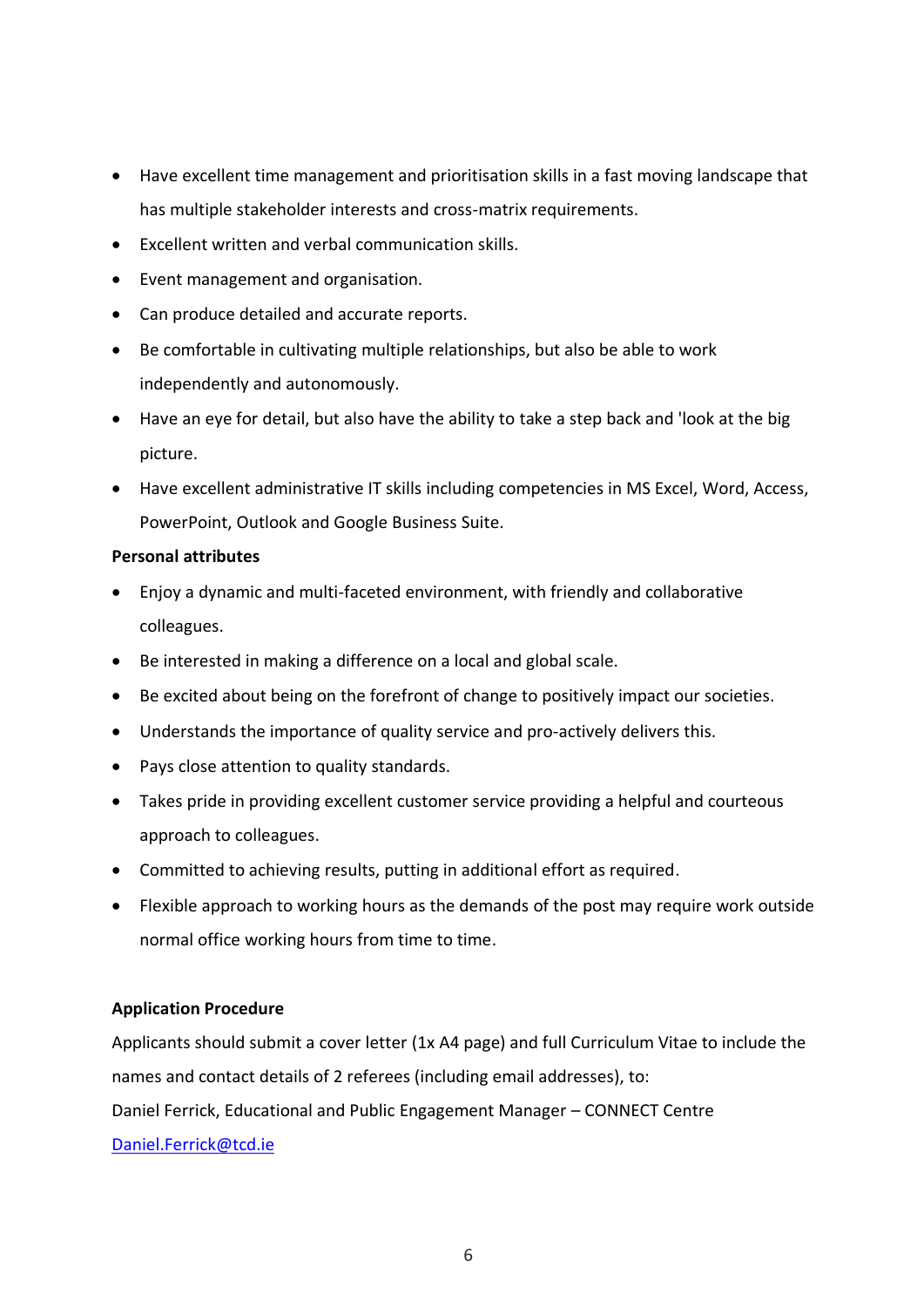# **Further Information for Applicants**

| <b>URL Link to Area</b>            | www.tcd.ie                                       |
|------------------------------------|--------------------------------------------------|
|                                    | www.connectcentre.ie                             |
|                                    | www.fingal.ie/digital-fingal-landing-page/smart- |
|                                    | balbriggan                                       |
| <b>URL Link to Human Resources</b> | https://www.tcd.ie/hr/                           |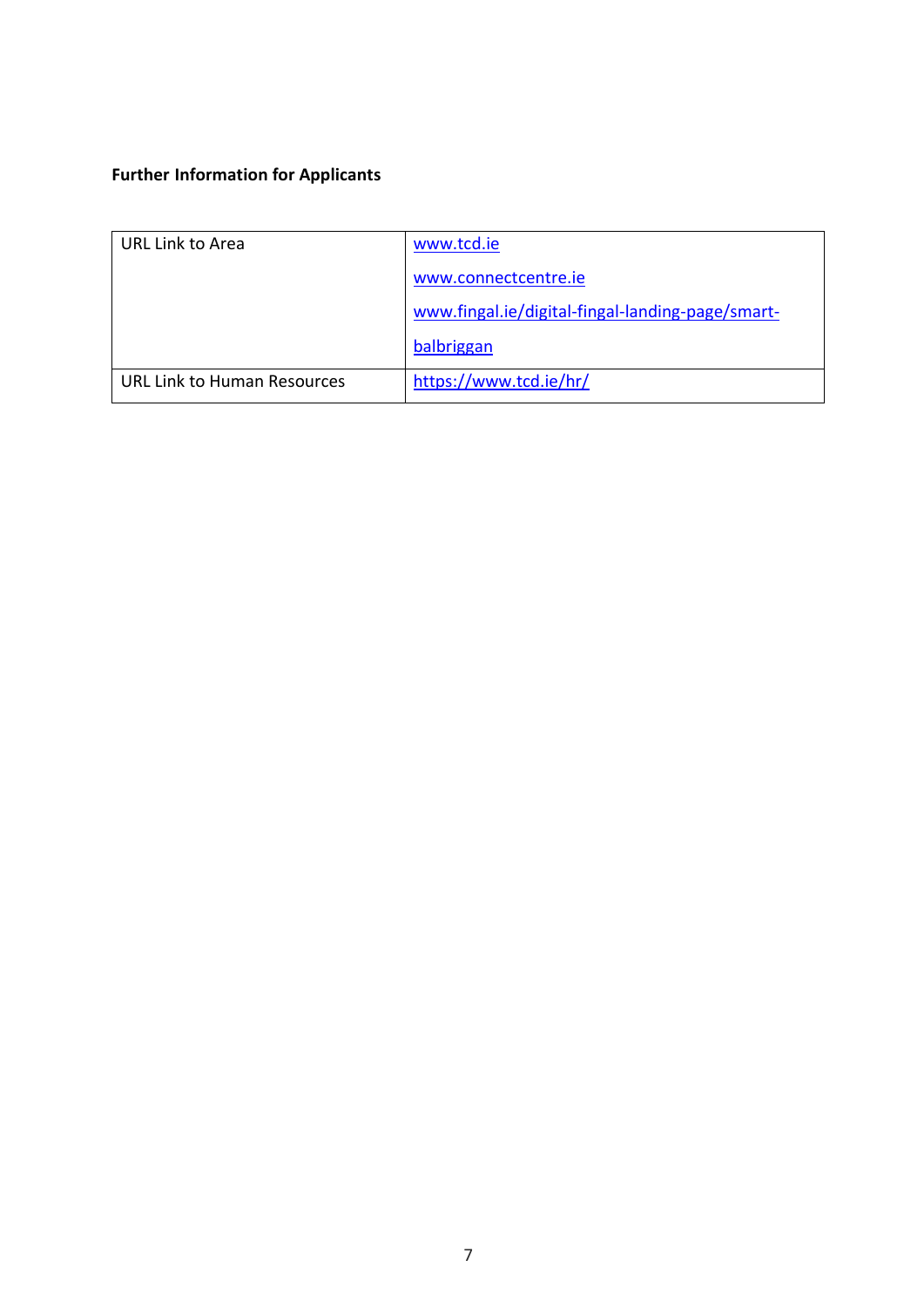#### **GARDA CLEARANCE:**

Police vetting will be sought in respect of individuals who come under consideration for a post.

PLEASE NOTE: Applicants will be required to complete and return a Garda vetting form should they come under consideration for appointment. In some cases they may be requested to complete the form on the day of interview. This form will be forwarded to An Garda Síochána (Irish Police) for security checks on all Irish addresses at which they have resided. An Garda Síochána will make enquiries with the Police Service of Northern Ireland with respect to addresses in Northern Ireland. If an applicant is not successful in obtaining the post for whatever reason, this information will be destroyed. If an applicant, therefore, subsequently comes under consideration for another position, they will be required to supply this information again.

While applicants must complete information in relation to all addresses at which they have resided, the vetting is only done on addresses on the island of Ireland.

If an applicant has resided / studied in countries outside of Ireland for a period of 6 months or more, it is mandatory for them to furnish a Police Criminal Records Check/ Police Certificate from those countries stating that they have no convictions recorded against them while residing there. Applicants will need to provide a separate Police Criminal Records Check/ Police Certificate for each country in which they have resided. The Police Criminal Records Check/ Police Certificate must be dated after the date the applicant left the relevant country. Applicants should provide documentation in the English and/or Irish language. Translations must be provided by a registered translation company/institute in the Republic of Ireland; all costs will be borne by the applicant. Only original version documents will be accepted.

8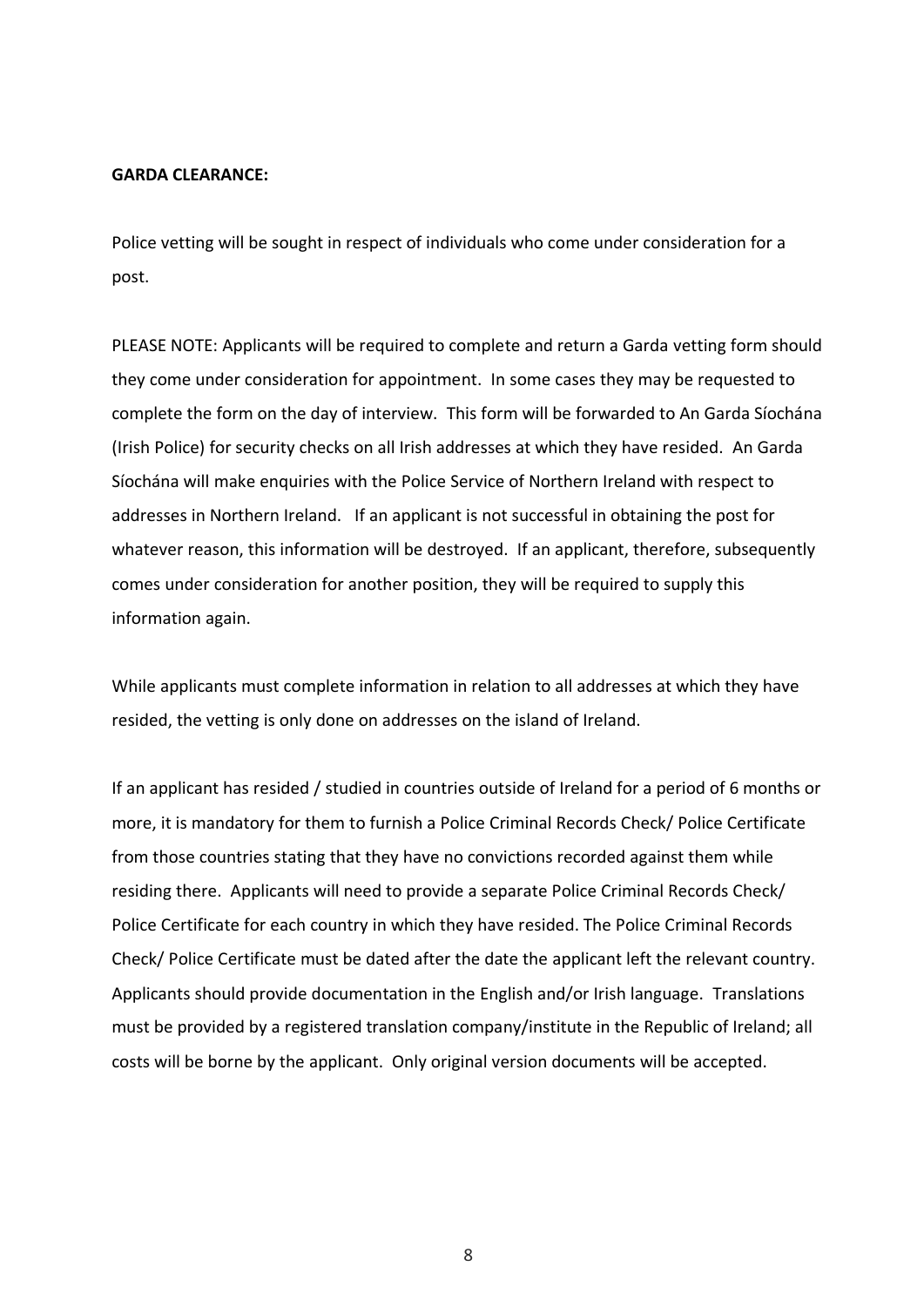Applicants should be aware that any information obtained in the Garda Vetting process can be made available to the employing area.

It is the responsibility of the applicant to seek security clearances in a timely fashion as they can take some time. No applicant will be appointed without this information being provided and being in order.

The following websites may be of assistance in this regard:

[www.disclosurescotland.co.uk](http://www.disclosurescotland.co.uk/) [www.psni.police.uk](http://www.psni.police.uk/)

This website provides information on obtaining a national police clearance certificate for Australia

[www.afp.gov.au](http://www.afp.gov.au/)

This website provides information on obtaining police clearance in New Zealand. [www.courts.govt.nz](http://www.courts.govt.nz/)

For other countries not listed above applicants may find it helpful to contact the relevant embassies who could provide information on seeking Police Clearance. Original Police Clearance documentation should be forwarded to Human Resources where it will be copied and the original returned to the applicant by post. **Any cost incurred in this process will be borne by the Applicant.**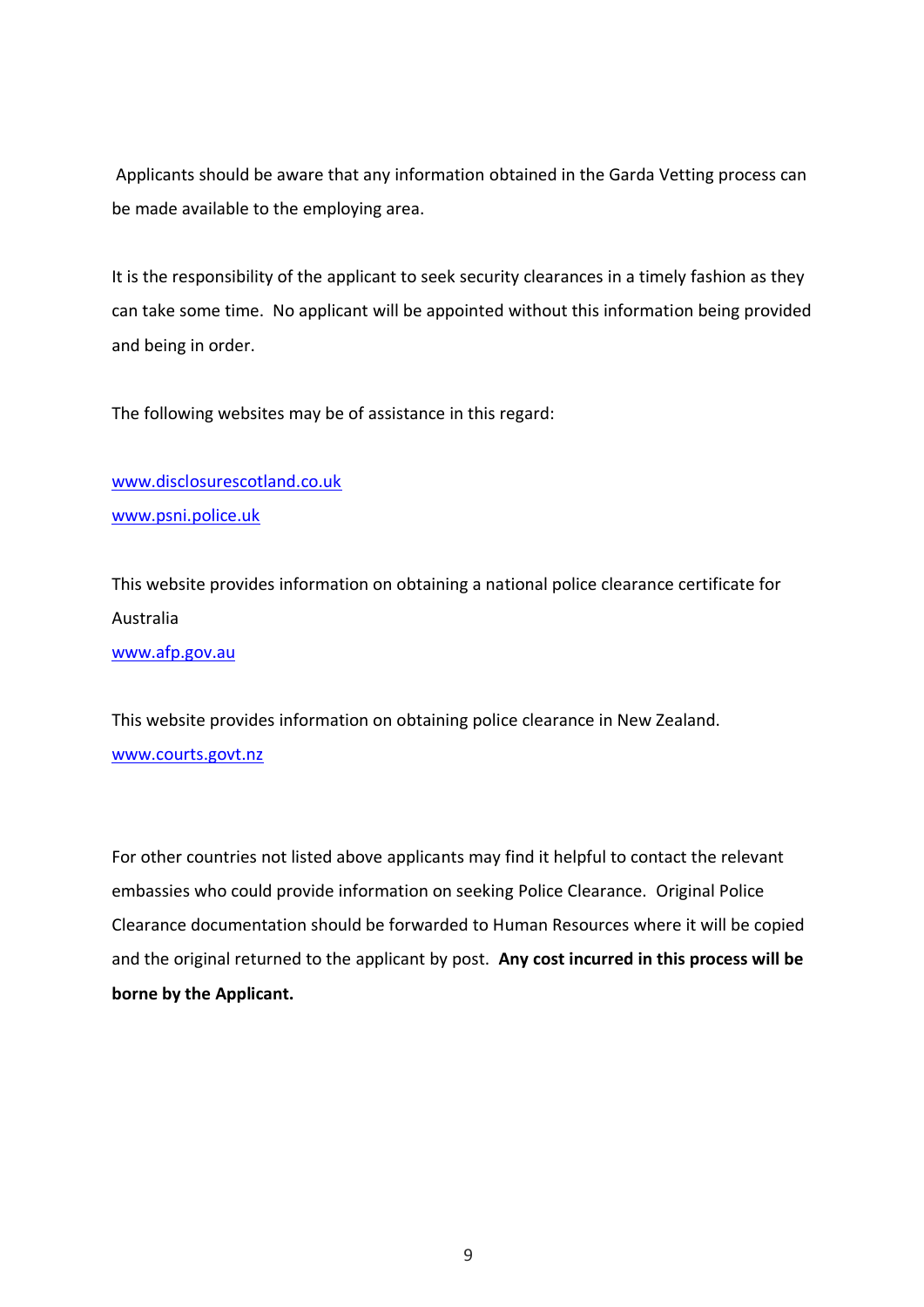#### **Trinity College Dublin, the University of Dublin**

Trinity is Ireland's leading university and is ranked 108th in the world (QS World University Rankings 2020). Founded in 1592, the University is steeped in history with a reputation for excellence in education, research and innovation.

Located on an iconic campus in the heart of Dublin's city centre, Trinity has 18,000 undergraduate and postgraduate students across our three faculties – Arts, Humanities, and Social Sciences; Engineering, Mathematics and Science; and Health Sciences.

Trinity is ranked as the 17th most international university in the world (Times Higher Education Rankings 2020) and has students and staff from over 120 countries.

The pursuit of excellence through research and scholarship is at the heart of a Trinity education, and our researchers have an outstanding publication record and strong record of grant success. Trinity has developed [19 broad-based multidisciplinary research themes](https://www.tcd.ie/research/themes/) that cut across disciplines and facilitate world-leading research and collaboration within the University and with colleagues around the world. Trinity is also home to 5 leading flagship research institutes:

- Trinity Biomedical Sciences Institute (TBSI)
- Trinity College Institute of Neuroscience (TCIN)
- Trinity Translational Medical Institute (TTMI)
- Trinity Long Room Hub Arts and Humanities Research Institute (TLRH)
- Centre for Research on Adaptive Nanostructures and Nanodevices (CRANN)

Trinity is the top-ranked European university for producing entrepreneurs for the past five successive years and Europe's only representative in the world's top-50 universities (Pitchbook Universities Report).

Trinity is home to the famous Old Library and to the historic Book of Kells as well as other internationally significant holdings in manuscripts, maps and early printed material. The Trinity Library is a legal deposit library, granting the University the right to claim a copy of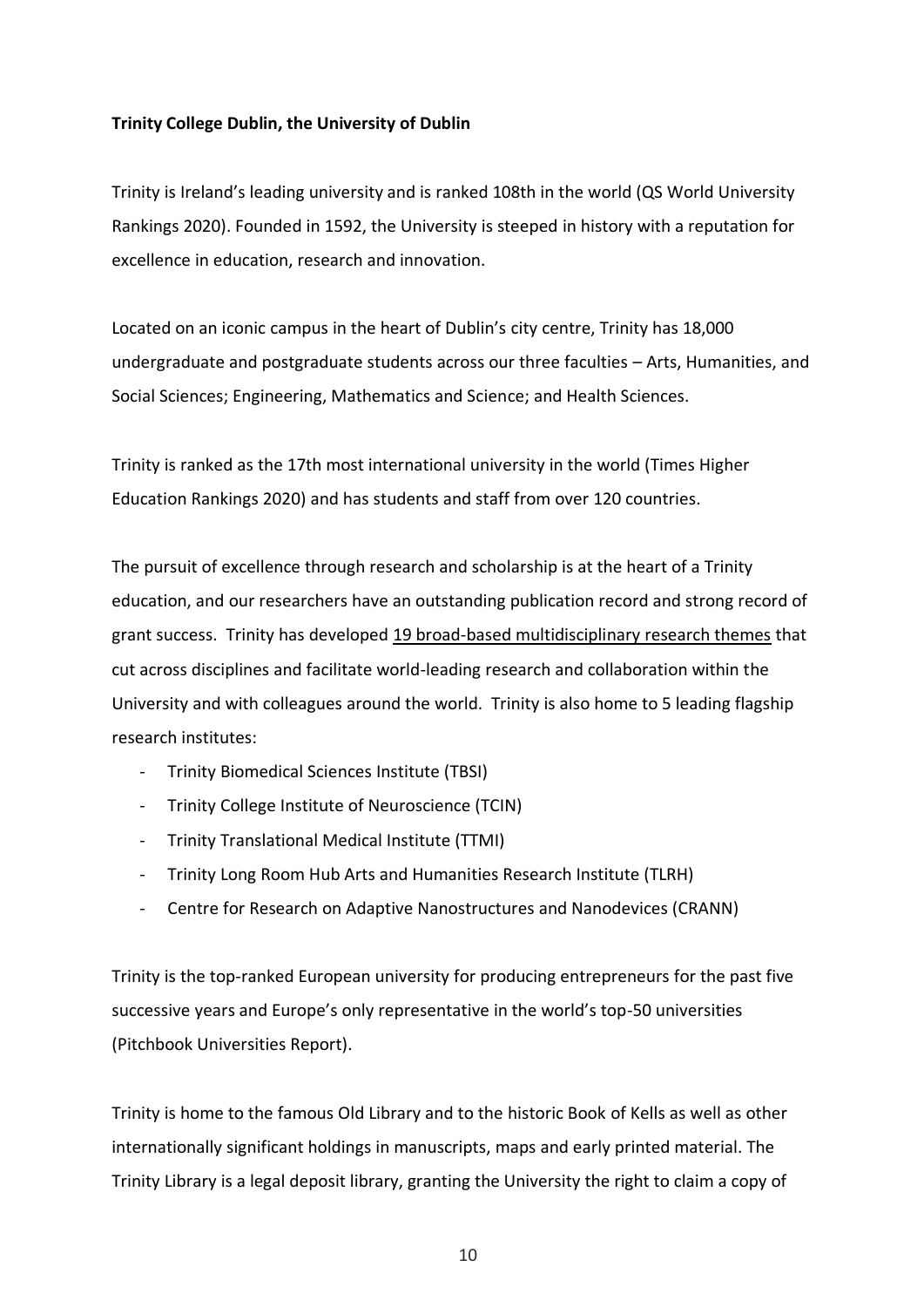every book published in Ireland and the UK. At present, the Library's holdings span approximately 6.5 million printed items, 400,000 e-books and 150,000 e-journals. With over 120,000 alumni, Trinity's tradition of independent intellectual inquiry has produced some of the world's finest, most original minds including the writers Oscar Wilde and Samuel Beckett (Nobel laureates), the mathematician William Rowan Hamilton and the physicist Ernest Walton (Nobel laureate), the political thinker Edmund Burke, and the former President of Ireland Mary Robinson. This tradition finds expression today in a campus culture of scholarship, innovation, creativity, entrepreneurship and dedication to societal reform.

#### **Rankings**

Trinity is the top ranked university in Ireland and ranked 108th in the world (QS World University Rankings 2020). Trinity ranks in the top 50 in the world on 4 subjects and in the top 100 in 18 subjects (QS World University Rankings by Subject 2020). Full details are available at[: www.tcd.ie/research/about/rankings.](http://www.tcd.ie/research/about/rankings)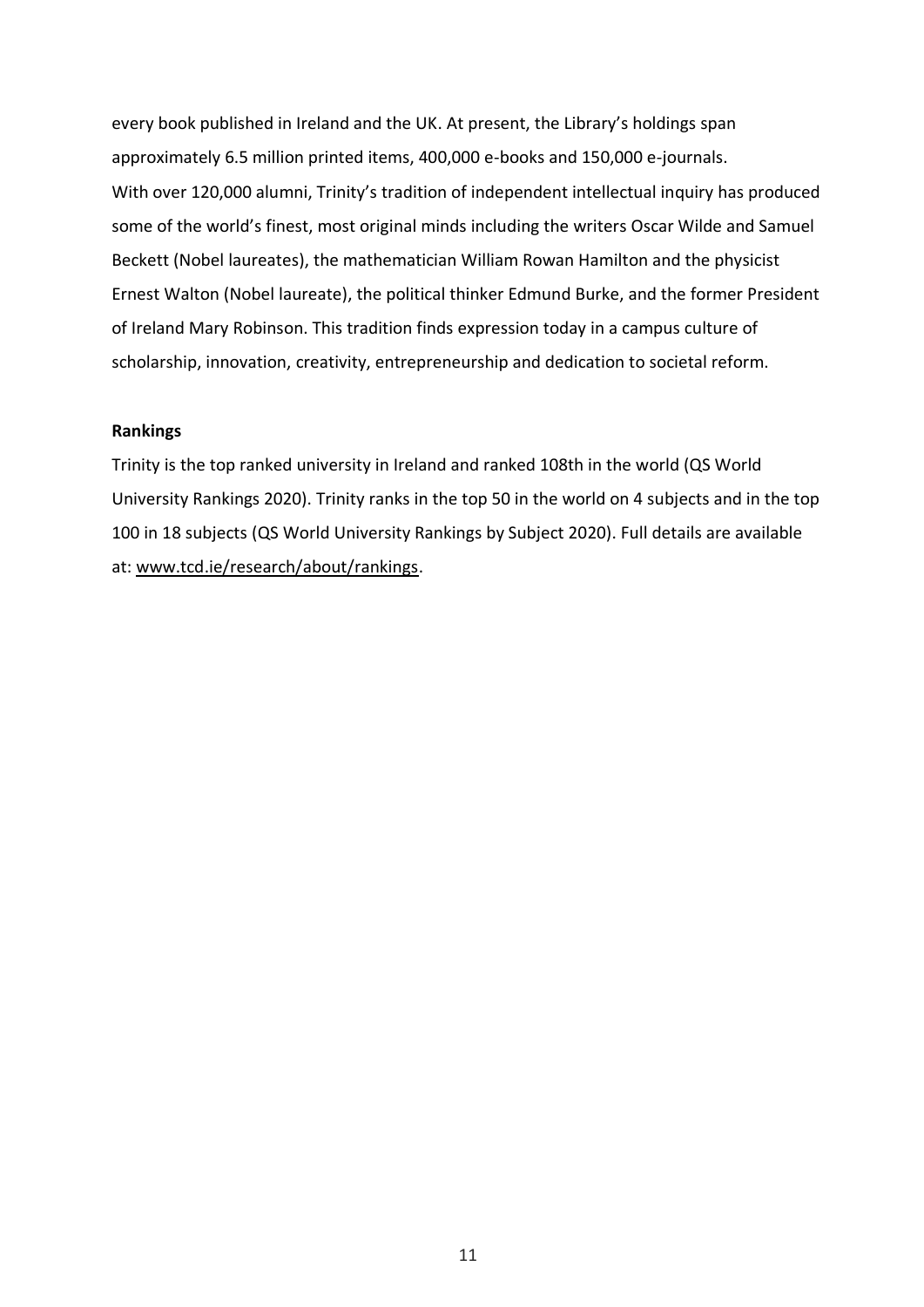#### **The Selection Process in Trinity**

The Selection Committee (Interview Panel) may include members of the Academic and Administrative community together with External Assessor(s) who are expert in the area. Applications will be acknowledged by email. If you do not receive confirmation of receipt within 1 day of submitting your application online, please contact the named Recruitment Partner on the job specification immediately and prior to the closing date/time.

Given the degree of co-ordination and planning to have a Selection Committee available on the specified date, the University regrets that it may not be in a position to offer alternate selection dates. Where candidates are unavailable, reserves may be drawn from a shortlist. Outcomes of interviews are notified in writing to candidates and are issued no later than 5 working days following the selection day.

In some instances the Selection Committee may avail of telephone or video conferencing. The University's selection methods may consist of any or all of the following: Interviews, Presentations, Psychometric Testing, References and Situational Exercises.

It is the policy of the University to conduct pre-employment medical screening/full preemployment medicals. Information supplied by candidates in their application (Cover Letter and CV) will be used to shortlist for interview.

Applications from non-EEA citizens are welcomed. However, eligibility is determined by the Department of Business, Enterprise and Innovation and further information on the Highly Skills Eligible Occupations List is set out in Schedule 3 of the Regulations [https://dbei.gov.ie/en/What-We-Do/Workplace-and-Skills/Employment-](https://dbei.gov.ie/en/What-We-Do/Workplace-and-Skills/Employment-Permits/Employment-Permit-Eligibility/Highly-Skilled-Eligible-Occupations-List/)[Permits/Employment-Permit-Eligibility/Highly-Skilled-Eligible-Occupations-List/](https://dbei.gov.ie/en/What-We-Do/Workplace-and-Skills/Employment-Permits/Employment-Permit-Eligibility/Highly-Skilled-Eligible-Occupations-List/) and the Ineligible Categories of Employment are set out in Schedule 4 of the Regulations [https://dbei.gov.ie/en/What-We-Do/Workplace-and-Skills/Employment-](https://dbei.gov.ie/en/What-We-Do/Workplace-and-Skills/Employment-Permits/Employment-Permit-Eligibility/Ineligible-Categories-of-Employment/)[Permits/Employment-Permit-Eligibility/Ineligible-Categories-of-Employment/](https://dbei.gov.ie/en/What-We-Do/Workplace-and-Skills/Employment-Permits/Employment-Permit-Eligibility/Ineligible-Categories-of-Employment/) . Non-EEA candidates should note that the onus is on them to secure a visa to travel to Ireland prior to interview. Non-EEA candidates should also be aware that even if successful at interview, an appointment to the post is contingent on the securing of an employment permit.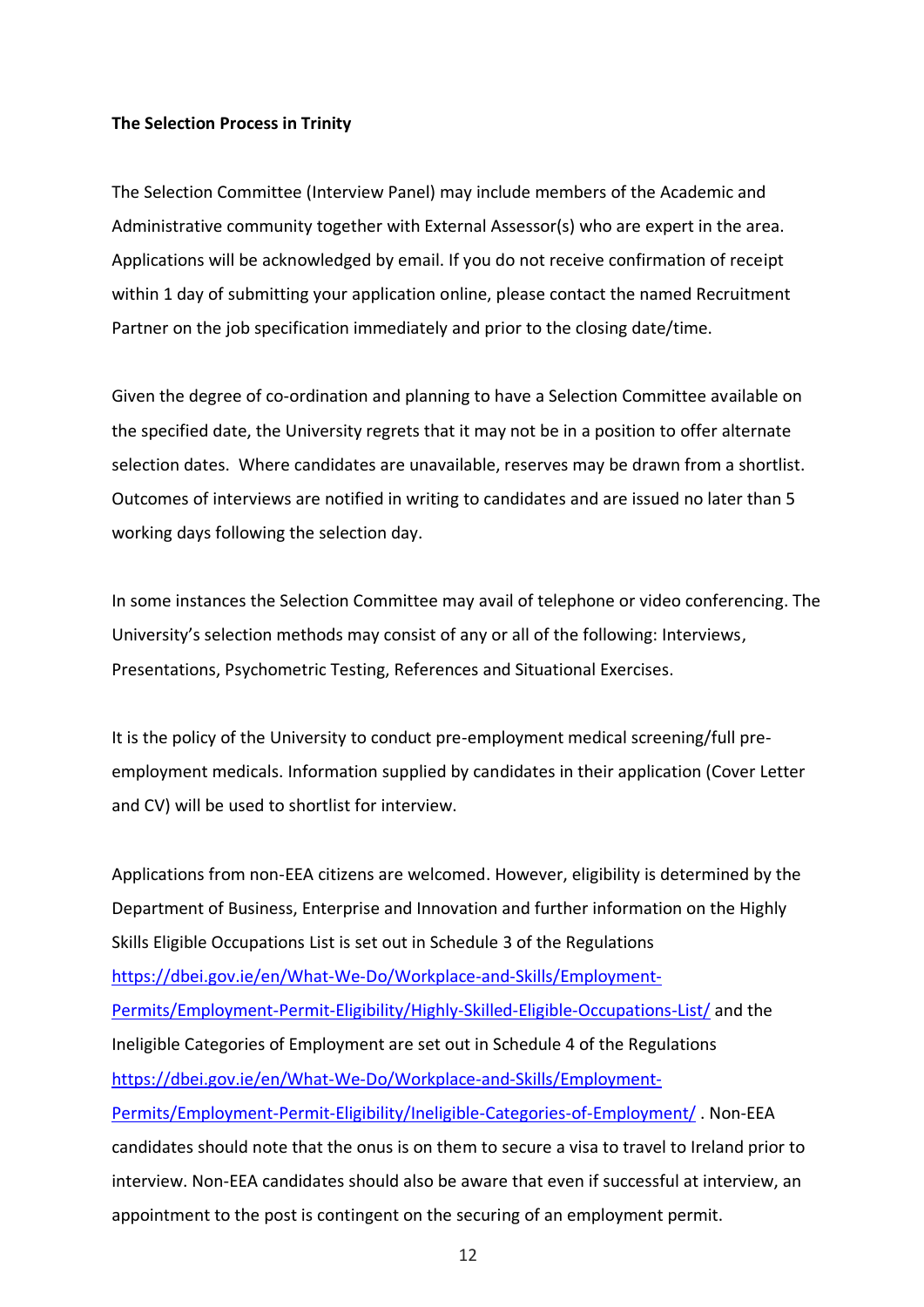#### **Equal Opportunities Policy**

Trinity is an equal opportunities employer and is committed to employment policies, procedures and practices which do not discriminate on grounds such as gender, civil status, family status, age, disability, race, religious belief, sexual orientation or membership of the travelling community. On that basis we encourage and welcome talented people from all backgrounds to join our staff community. Trinity's Diversity Statement can be viewed in full at [https://www.tcd.ie/diversity-inclusion/diversity-statement.](https://www.tcd.ie/diversity-inclusion/diversity-statement)

#### **Pension Entitlements**

This is a pensionable position and the provisions of the Public Service Superannuation (Miscellaneous Provisions) Act 2004 will apply in relation to retirement age for pension purposes. Details of the relevant Pension Scheme will be provided to the successful applicant.

Applicants should note that they will be required to complete a Pre-Employment Declaration to confirm whether or not they have previously availed of an Irish Public Service Scheme of incentivised early retirement or enhanced redundancy payment. Applicants will also be required to declare any entitlements to a Public Service pension benefit (in payment or preserved) from any other Irish Public Service employment.

Applicants formerly employed by the Irish Public Service that may previously have availed of an Irish Public Service Scheme of Incentivised early retirement or enhanced redundancy payment should ensure that they are not precluded from re-engagement in the Irish Public Service under the terms of such Schemes. Such queries should be directed to an applicant's former Irish Public Service Employer in the first instance.

13